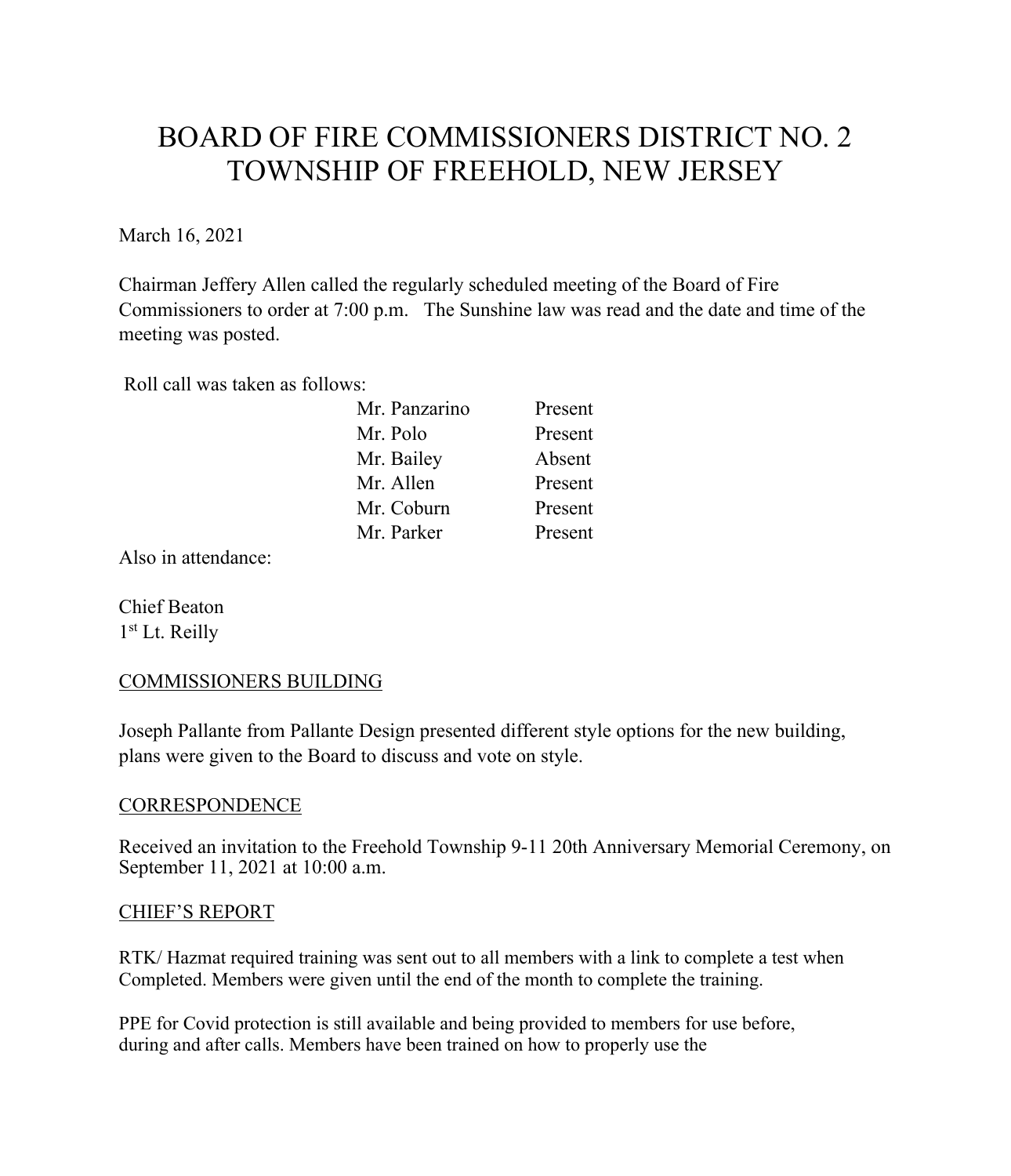electrostatic cleaners. Members have been instructed on how and where they can obtain Covid-19 Vaccinations.

5 Black helmets have been received. Gear inspection is scheduled for 3-17-2021, after which inventory will be updated and any needed gear will be either repaired or replaced.

Radios will be ordered and scheduled for programming as soon as the budget results are known.

Per Truck Chairman Goldstein, SCBA's will need to be ordered for 16-2-78

Harassment training has been complete, the class is available online for those members who missed it.

## RADIO AND ALARM

The new docking stations for the pagers are in.

## BUILDINGS

Per Mr. Polo the Zamboni is available to clean the floors at Main Base.

## INSURANCE

Mr. Polo to do audit with Travelers Workers Comp.

Mr. Panzarino to look into W/C state plans.

## **MAINTENANCE**

'77 will be going out for more repairs as the parts become available.

'75 minor repairs are being done on 3/17

- '73 working on new wench cable.
- '76 will go out to Fire and Safety in a week for repairs.

# OLD BUSINESS

# LOSAP

The Board will review the documents from Mr. Parker and discuss as workshop meeting.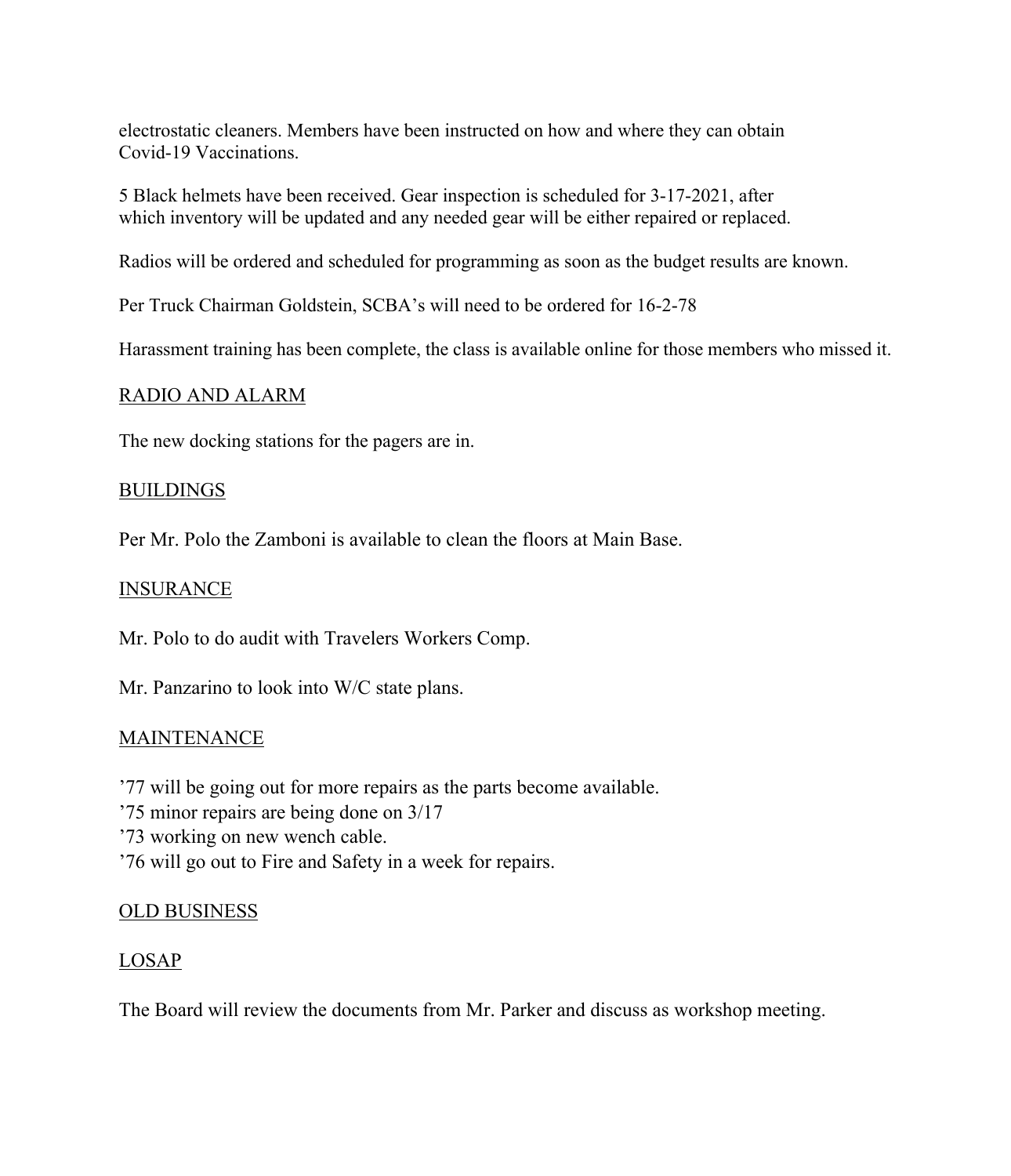# NEW BUILDING

Mr. Panzarino presented the new layout of the building, the architect will reach out to Atlas Septic about not doing an inspection and using existing system vs easement to the sewer lines down the road.

# GAS METERS

Mr. Coburn made a motion to purchase docking station for new gas meters for the amount of \$2,745.81, these will calibrate the meters, 2<sup>nd</sup> by Mr. Polo, roll was called, Board Approved.

# TRUCK SANITIZING

Mr. Goldstein from Emergency Equipment Sales presented the Air Purification System for the old trucks, it's a wall mounted unit and meets criteria for clean cab technology, works while the truck is running or not. Cost is less than \$2,000. This was tabled to the workshop meeting. The concrete at Daniels Way apron will start April or May.

Chief vehicle Mr. Bailey still working on lighting and lettering to include Fire District #2.

# 5 YR. PLAN

No new updates

# SIGNS

Mr. Coburn will talk to Corbin Electric about lighting on the signs, the signs will be put on hold until the electric is done.

# TRAINING

Commissioners are recommending that all members do driving training and learn how to pump each truck, asked line officers to devise a plan to get everyone trained.

Search drill will be held at the end of the month.

# **CONCRETE**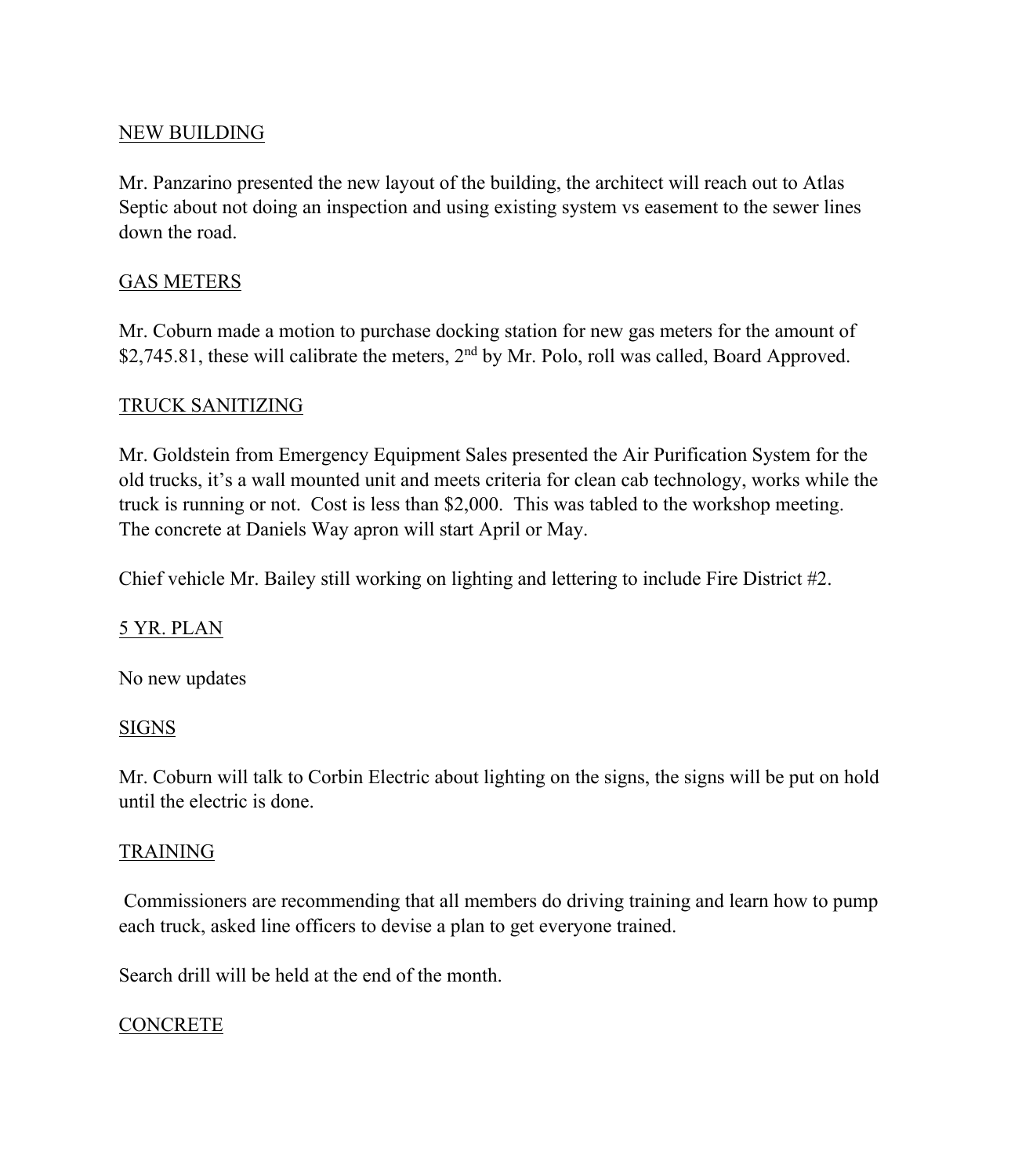Daniels Way- proposal to Mazur Consulting, a new proposal from \$18,650 to \$9,850 was presented by Mr. Polo to oversee the concrete work at Daniels Way, Mr. Coburn made a motion to accept proposal, 2nd by Mr. Panzarino, roll called Board Approved.

# **ELECTIONS**

Machines have been ordered, clerks are set up and a list of registered voters has been sent to the Board of Elections.

## NEW BUSINESS

Nothing at the time.

## TREASURER

A decision was made by Freehold Township, that due to the elections being moved to April, our payments will be divided differently.

Checking Acct. \$937.17 Savings Acct. \$631,614.92

CD \$1,271,129.27

## Checks

| 11533 JCP&L                  |              | 985.91      |
|------------------------------|--------------|-------------|
| 11534 NJNG                   |              | \$1,722.96  |
| 11535 Optimum                | \$           | 596.63      |
| 11536 Verizon Wireless       |              | \$384.41    |
| 11537 Staples                |              | \$495.93    |
| 11538 Federal Licensing      |              | \$120.00    |
| 11539 East Freehold Fire Co. |              | \$31,250.00 |
| 11540 Dennis Polo            |              | \$2,500.00  |
| 11541 Anthony Panzarino      |              | \$2,000.00  |
| 11542 Jeffery Allen          |              | \$2,000.00  |
| 11543 Patrick Coburn         |              | \$2,000.00  |
| 11544 Ryan Bailey            |              | \$2,000.00  |
| 11545 G.B. Shields           | $\mathbb{S}$ | 490.70      |
|                              |              |             |